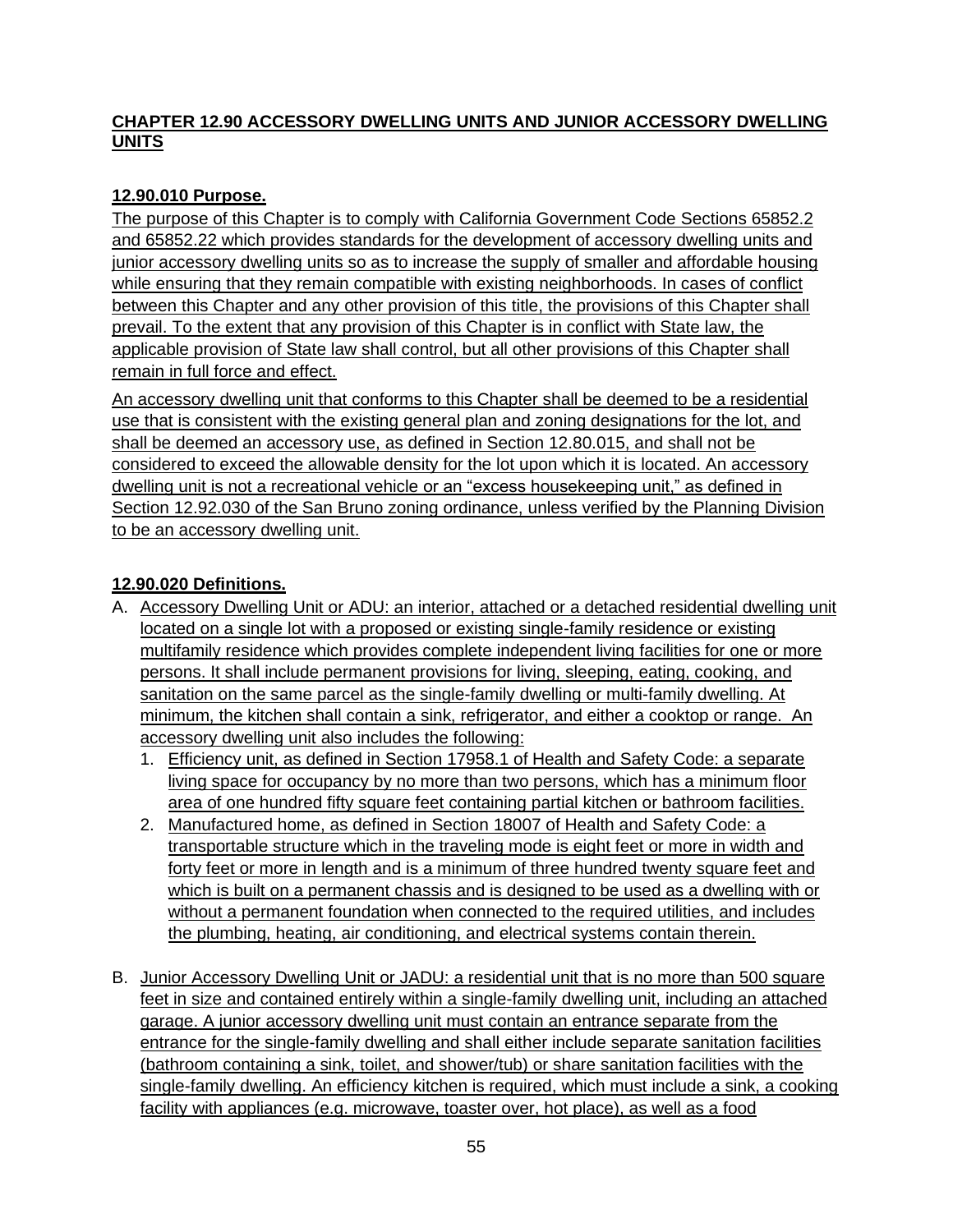preparation counter and storage cabinets.

- C. Livable space: Existing space in a structure that is used for living, sleeping, eating, or cooking. This term excludes some interior areas of existing structures, including storage rooms, boiler rooms, passageways, attics, basements, or garages
- D. Efficiency Kitchen: a kitchen including all of the following: 1) a cooking facility with appliances, 2) a food preparation counter and storage cabinets that are of reasonable size in relation to the size of the junior accessory dwelling unit.
- E. Passageways: a pathway that is unobstructed clear to the sky and extends from a street to one entrance of the accessory dwelling unit.
- F. Public Transit: a location, including, but not limited to, a bus stop or train station, where the public may access buses, trains, subways, and other forms of transportation that charge set fares, run on fixed routes, and are available to the public.
- G. Tandem parking: two or more automobiles parked on a driveway or in any other location on a lot, lined up behind one another.

### **12.90.030 General Requirements.**

- A. **Zoning.** Accessory dwelling units shall be a permitted use in any district where residential uses are permitted. Junior accessory dwelling units shall be permitted in the single-family zoning districts within an existing single-family residence, or as part of a proposed singlefamily residence.
- B. **Junior accessory dwelling units.** Where permitted, one junior accessory dwelling unit may be developed on any legally created lot and shall be located within the walls of an existing or proposed single-family residence. A junior accessory dwelling unit may be developed on the same lot as an accessory dwelling unit that meets the following standards:
	- 1. A detached, new construction accessory dwelling unit not exceeding 800 square feet in size and sixteen feet in height, with at least four-foot side and rear setbacks; or
	- 2. An accessory dwelling unit developed within:
		- a. the space of a proposed or existing single-family dwelling unit; or
		- b. a legally established existing accessory structure which may include an expansion of up to 150 square feet beyond the existing physical dimensions to accommodate ingress and egress only.

### **C. Accessory dwelling units.**

- 1. **Multifamily residential structures.** One of the following may be permitted on a lot with an existing multifamily residential structure:
	- a. Up to twenty-five percent of the number of existing multifamily units in the building, but at least one unit, shall be allowed in existing multifamily dwelling structures within the portions of the structure that are not used as livable space, including, but not limited to, storage rooms, boiler rooms, passageways, attics, basements, or garages, provided that the unit complies with California Building Code Standards. An accessory dwelling unit shall not be created within any portion of an existing dwelling unit in a multifamily structure; or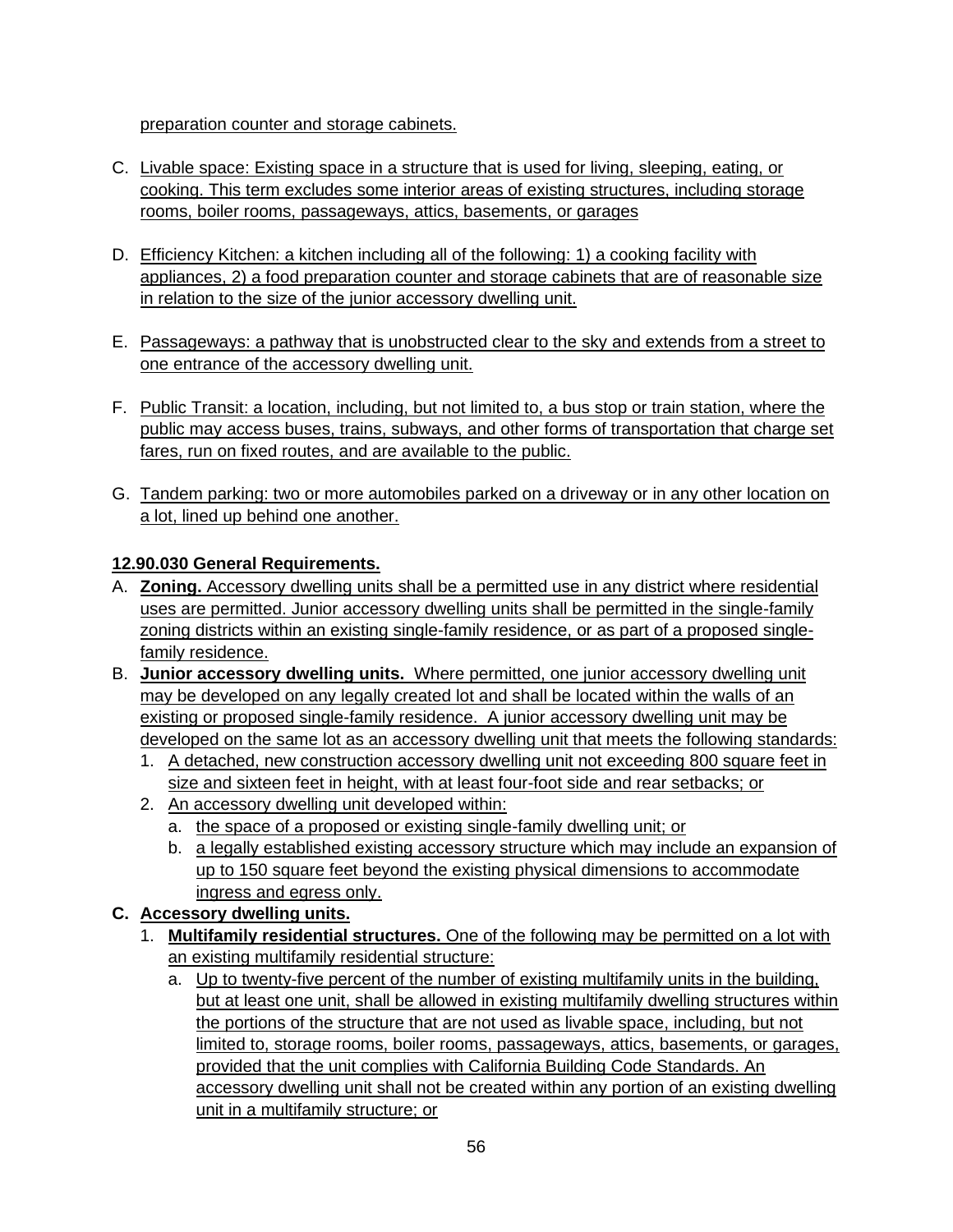b. Up to two detached accessory dwelling units shall be allowed on a lot with an existing multifamily residential structure, provided that the height of the detached accessory dwelling unit does not exceed sixteen feet and each unit has side yard and rear yard setbacks of at least four feet.

**2. Single-family residences.** One accessory dwelling unit is permitted per residential lot containing an existing or proposed single family residence. The accessory dwelling unit may be:

- a. Attached to an existing or proposed single-family residence;
- b. Located within the walls of the existing or proposed single-family residence, including all or a portion of an attached garage;
- c. Located within a legally-established existing accessory structure which may include an expansion of up to 150 square feet beyond the existing physical dimensions to accommodate ingress and egress only;
- d. Detached from the existing or proposed single-family residence, but located on the same lot;
- e. Located over a legally established detached garage.
- D. **Aircraft Noise Insulation.** Any accessory dwelling unit located in the 65 CNEL or higher areas, as shown on the Noise Compatibility Zones map of the Comprehensive Airport Land Use Compatibility Plan for the Environs of San Francisco Airport, is required to be designed to Aircraft Noise Insulation Program standards.

### **12.90.040 Permitting procedures.**

Within sixty (60) days of receipt of a complete building permit application, the Community and Economic Development Department staff shall ministerially process for approval any application for an ADU or JADU permit pursuant to this Chapter. Incomplete applications will be returned with an explanation of what additional information is required. Upon finding that the ADU or JADU meets the requirements of this Chapter, the application shall be approved ministerially without discretionary review or public hearing and the applicant may proceed to acquire a building permit. Review and approval of all ADUs and JADUs is ministerial, and CEQA does not apply to ministerial permits. Prior to obtaining a building permit, submission of a completed, signed deed restriction is required, as described by Section 12.90.060.

## **12.90.050 Development standards.**

- A. **General requirements.** Accessory dwelling units shall conform to the height, setbacks, lot coverage and any other development or supplemental standards of any applicable zoning district(s), the development standards below, other requirements of the Zoning Ordinance, and other applicable City codes. In any case of conflict between this section and any other part of the San Bruno Municipal Code, the standards specific to this section shall take precedence.
- B. **Building and fire code requirements.** Junior accessory dwelling units and accessory dwelling units shall comply with all applicable building and fire code requirements, except fire sprinklers shall not be required in a junior accessory dwelling unit or accessory dwelling unit if they are not required for the primary residence.
- C. **Entrances.** A junior accessory dwelling unit and an accessory dwelling unit shall have a separate exterior entrance from the primary dwelling unit. Interior entries from the primary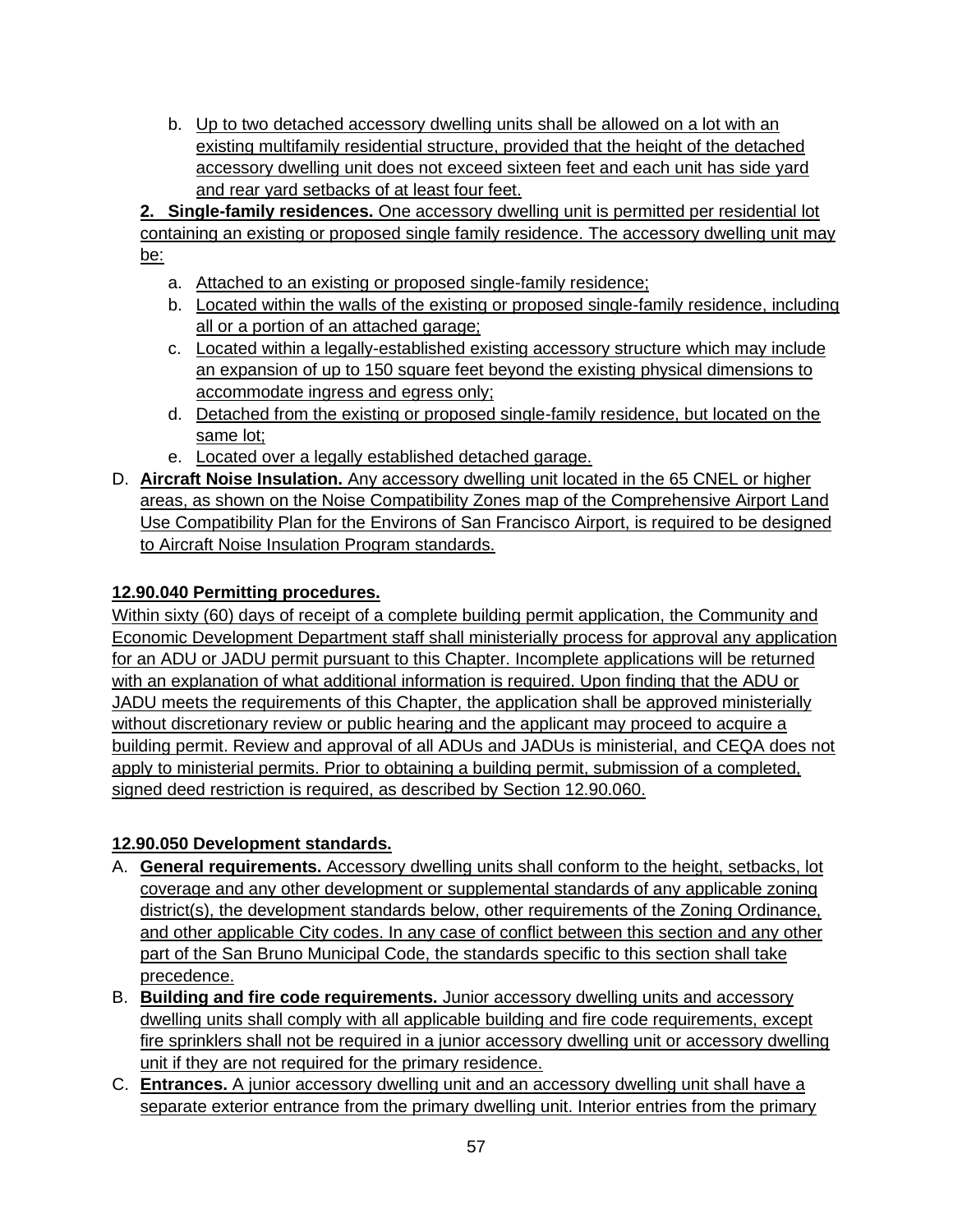residence are allowed, but junior accessory dwelling units and accessory dwelling units must be separated and delineated from the main residence by a door.

- **D. Junior accessory dwelling units.**
	- 1. **Location.** Junior accessory dwelling units shall be contained entirely within the walls of an existing or proposed single-family residence, and shall contain at least an efficiency kitchen equipped with a sink, a cooking facility with appliances (e.g. microwave, toaster oven, hot plate) as well as a food preparation counter and storage cabinets that are of reasonable size in relation to the junior accessory dwelling unit.
	- 2. **Size.** A junior accessory dwelling unit shall be no larger than 500 square feet in size, and no junior accessory dwelling unit shall be smaller than the size required to allow an efficiency unit pursuant to Health and Safety Code Section 17958.1.
	- 3. **Sanitation Facilities.** A junior accessory dwelling unit may, but is not required to, include separate sanitation facilities. If separate sanitation facilities are not provided, the junior accessory dwelling unit shall share sanitation facilities with the single-family residence and shall have an interior access to any shared sanitation facilities.
	- 4. **Balconies and openings.** Balconies, decks and open stair landings shall not face the side property lines, except as needed to allow ingress and egress.
	- 5. **Parking.** Junior accessory dwelling units shall not be required to provide for any additional parking for the unit itself, but shall replace any parking displaced by junior accessory dwelling unit construction, including full or partial conversion of an existing garage.

## **E. Accessory dwelling units**

- 1. **Development Standard Waivers.** Development standards regarding lot coverage, floor area ratio, impervious surface, and lot size shall be waived to allow a maximum 800 square foot detached or attached accessory dwelling unit with a maximum of 16 feet in height, with minimum four-foot side and four-foot rear yard setbacks in compliance with all other applicable development standards. Permitted floor area and lot coverage requirements described by San Bruno Municipal Code Sections 12.96.060(D)(7) and 12.200.030 shall be waived to allow for an attached or detached ADU meeting the maximum size requirements described by subsection (4) below.
- 2. **Setbacks.** Attached and detached accessory dwelling units shall conform to the following setback standards:
	- a. A minimum setback of four feet is required from the side and rear property lines. However, no setbacks shall be required under the following circumstances:
		- i. Existing livable space or an existing accessory structure that is converted, in whole or in part, to an ADU; or
		- ii. The ADU is constructed in the same location and to the same dimensions as an existing structure that is demolished solely for the purpose of constructing the ADU.
	- b. There is no minimum requirement for setbacks between an accessory dwelling unit and the main residence; however, all proposals shall meet any applicable building and fire requirements.
- 3. **Passageway**. No passageway shall be required in conjunction with the construction of an accessory dwelling unit.
- 4. **Size.**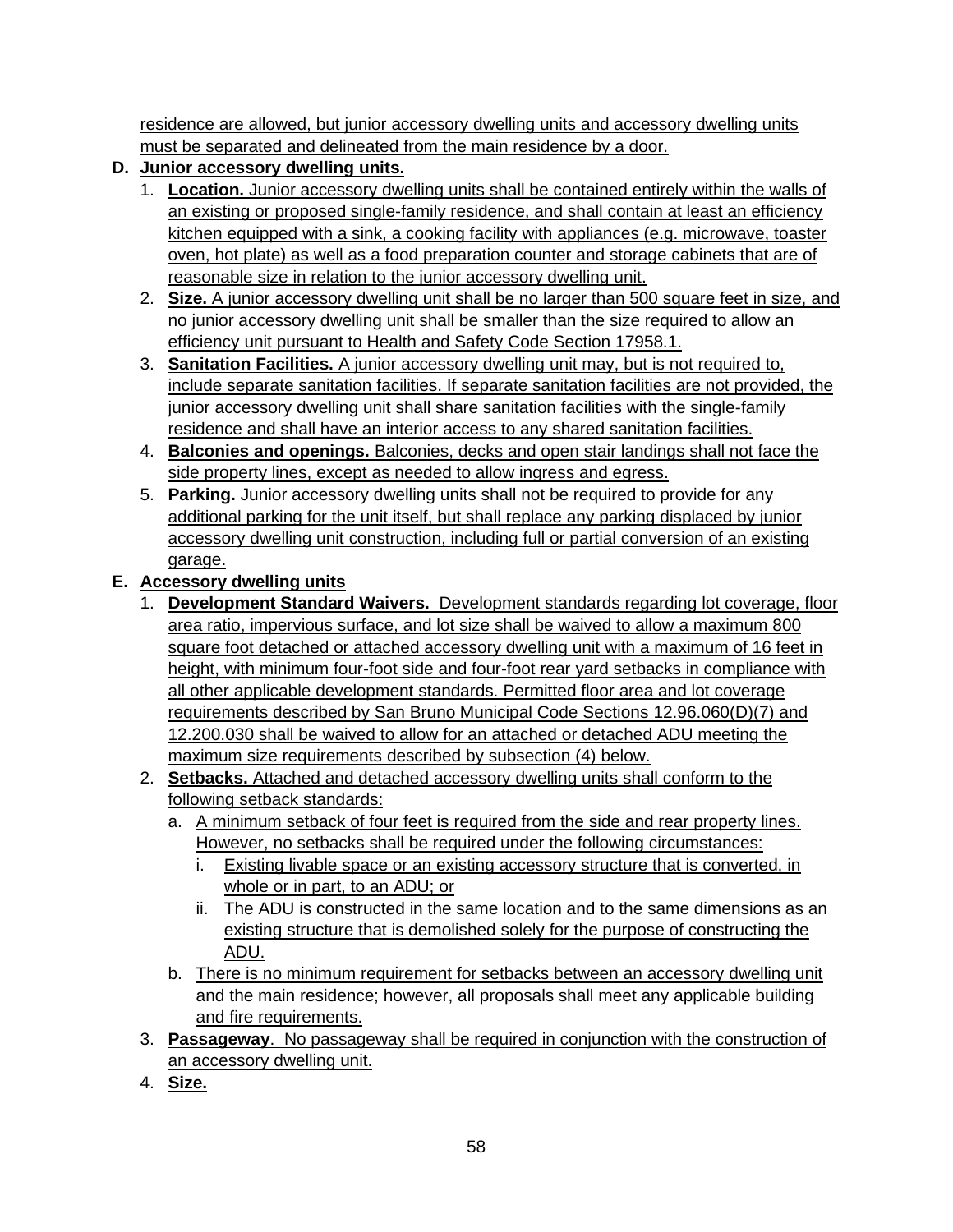- a. The floor area of an attached or detached accessory dwelling unit on a lot with a proposed or existing single-family dwelling shall not exceed 850 square feet for a studio or one bedroom and shall not exceed 1,000 square feet for a unit that contains more than one bedroom for lots less than 7,500 square feet. For lots greater than or equal to 7,500 square feet, the floor area of an attached or detached accessory dwelling unit shall not exceed 1,200 square feet for a unit that contains more than one bedroom.
- b. No accessory dwelling unit shall be smaller than the size required to allow an efficiency unit pursuant to Health and Safety Code Section 17958.1.
- 5. **Architectural Compatibility.** An attached or detached accessory dwelling unit shall use the same architectural style, exterior materials, and colors as the existing or proposed single-family dwelling. Specifically, the architectural design, including exterior materials and colors, roof pitch and style, type of windows, and trim details of the accessory dwelling unit shall be the same as the single-family dwelling. Attached or detached accessory dwelling units shall satisfy applicable objective design review criteria and conform to any objective design guidelines. The design shall meet the objective standards of the San Bruno Residential Design Guidelines.
- 6. **Balconies and Openings.** Balconies, decks or open stair landings that face the rear or side property line nearest the accessory dwelling unit shall not be permitted, except as needed to allow ingress and egress. Windows within five feet of the property line shall utilize one of the following techniques to lessen the privacy impacts onto adjacent properties: obscured glazing, window placement above five feet, six inches (eye level), window orientation toward the existing on-site residence, or screening treatments.
- 7. **Height.** The maximum height of a one-story accessory dwelling unit shall be sixteen feet as measured in accordance with SBMC 12.80.245.
- 8. **Two-story accessory dwelling units.** Accessory dwelling units may be two stories or located over legally established detached garages subject to the following requirements:
	- a. **Maximum height.** The maximum height of an accessory dwelling unit meeting the required setbacks of the underlying zoning district shall be twenty feet as measured in accordance with SBMC 12.80.245. A maximum height of sixteen feet shall be applied to any portion of the structure that does not meet underlying zoning setbacks.
	- b. **D esign.** A second story accessory dwelling unit more than sixteen feet in height shall meet the daylight plane or facade articulation requirement set forth in Section 3.6.2 of the San Bruno Residential Design Guidelines .
	- c. **Access.** Stairs or access to the accessory dwelling unit shall not encroach into any required parking area. Stairs may encroach into the parking area of a garage provided that the front end of a standard size automobile can fit under the stair projection. The bottom of the stairwell (including exterior finish) shall be a minimum of five feet above the garage floor.
	- d. **Balconies and openings.** Balconies, decks, or open stair landings that face the rear or side property line nearest the accessory dwelling unit shall not be permitted, except as needed to allow ingress and egress. Any window or door of a second story accessory dwelling unit shall utilize one of the following techniques to lessen the privacy impacts onto adjacent properties: obscured glazing, window placement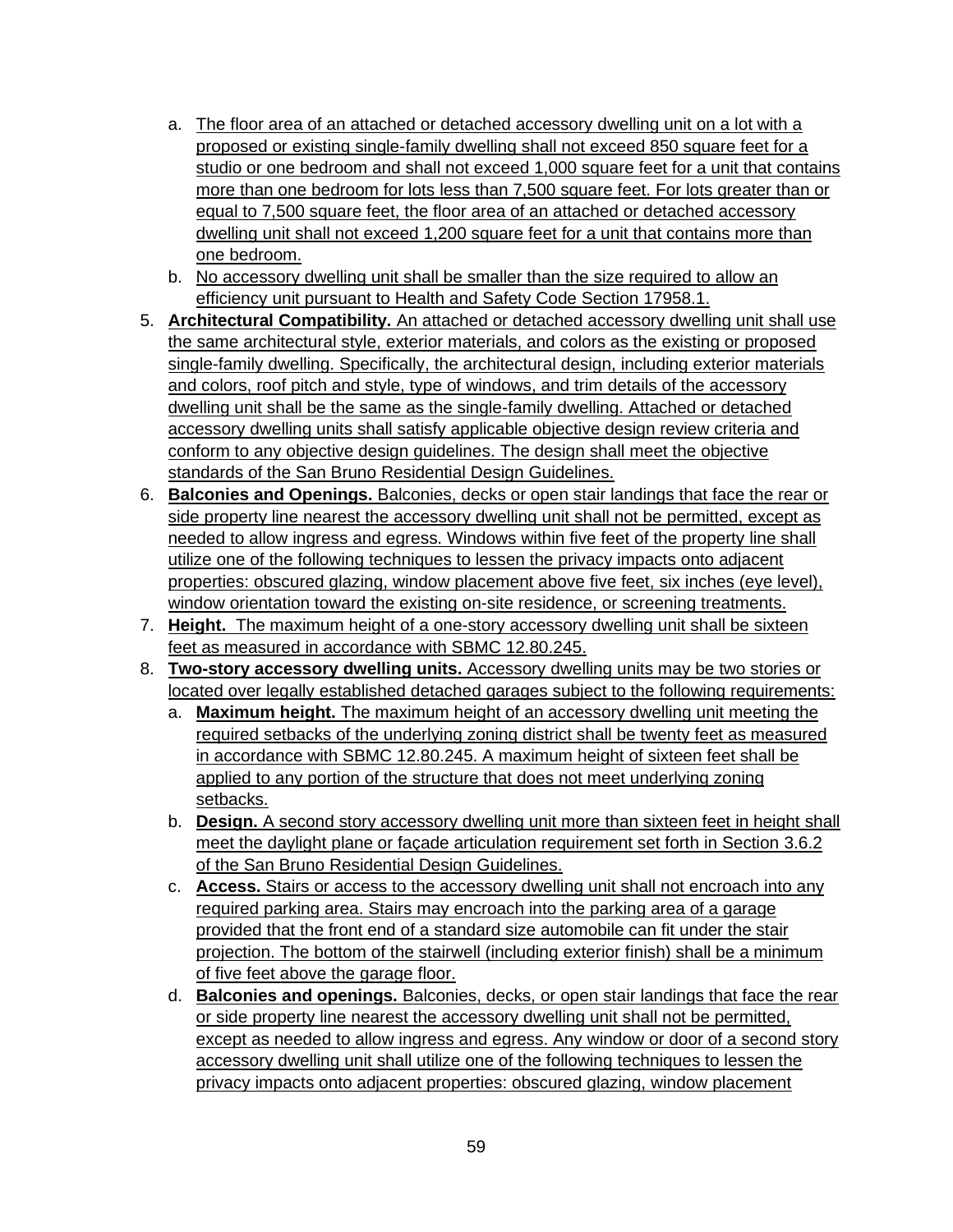above five feet, six inches (eye level), windows and doors located toward the existing on-site residence, or screening treatments.

- 9. **Off-Street Parking.** Parking for an accessory dwelling unit shall be provided in compliance with the following standards:
	- a. One parking space shall be required for each proposed accessory dwelling unit in addition to those required for the single-family dwelling units, except as provided in subsections c and d below.
	- b. The additional parking space may be provided as uncovered tandem parking located in or adjacent to the required driveway for the primary residence or in the side yard as allowed per Chapter 12.100. Parking for the accessory dwelling unit may be located within setback areas unless the Director finds that parking in setback areas is not feasible due to specific site or regional topographical conditions or fire and life safety conditions. Parking spaces shall not extend into a public sidewalk or right-ofway that would block pedestrian travel. Parking space dimensions must meet the requirements of the San Bruno Parking Design Standards.
	- c. On-site parking is not required for an accessory dwelling unit in any of the following instances:
		- i. The accessory dwelling unit is located within one-half mile of public transit.
		- ii. The accessory dwelling unit is located within an architecturally and historically significant historic district.
		- iii. The accessory dwelling unit is part of the existing or proposed primary residence or multi-family structure or an existing accessory structure.
		- iv. When on-street parking permits are required but not offered to the occupant of the accessory dwelling unit.
		- v. When there is a dedicated parking area for one or more car share vehicles located within one block of the accessory dwelling unit.
		- vi. The accessory dwelling unit falls under one of the categories set forth by Gov. Code, § 65852.2, subdivision (e).
	- d. Replacement parking is not required when a garage, carport, or covered parking structure is demolished for the construction of an accessory dwelling unit or converted to an accessory dwelling unit.
- 10. **New Address.** The San Bruno building official shall assign a new address to the accessory dwelling unit.

# **12.90.060 Deed restrictions.**

Before obtaining a building permit for a junior accessory dwelling unit or accessory dwelling unit, the applicant shall file with the county recorder a restrictive covenant, which has been approved by the city attorney as to its form and content, containing a legal description of the property and stating that:

- A. The accessory dwelling unit or junior accessory dwelling unit shall not be sold separately from the primary residence except as provided for by Government Code Section 65852.26;
- B. The accessory dwelling unit or junior accessory dwelling unit is subject to the maximum size restriction and other development standards described in Section 12.90.050;
- C. For accessory dwelling unit applications received after January 1, 2025, the owner of record of the property must occupy either the single-family residence or the accessory dwelling unit.